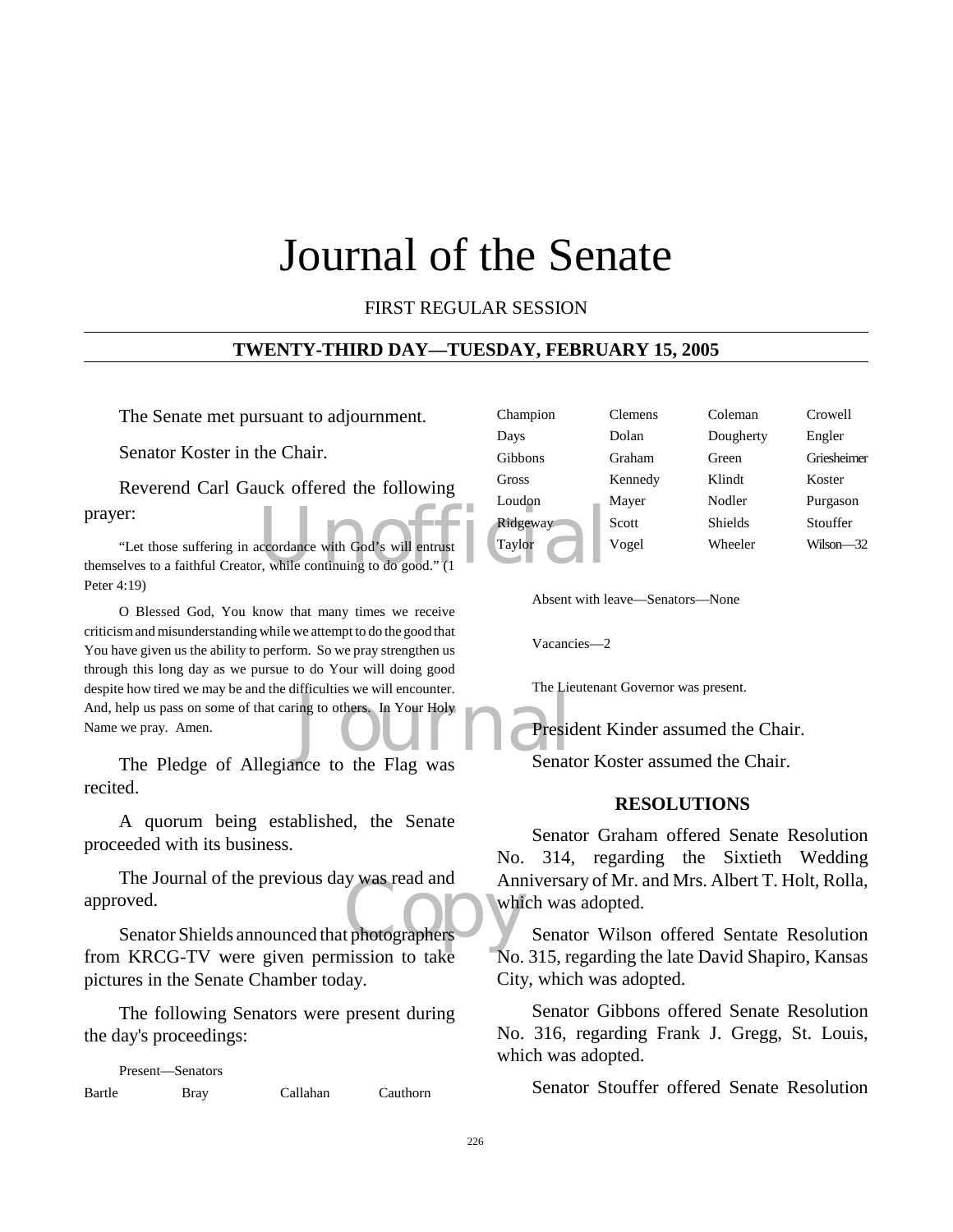No. 317, regarding the Thirtieth Wedding Anniversary of Mr. and Mrs. Jim Friedrich, Boonville, which was adopted.

Senator Crowell offered Senate Resolution No. 318, regarding Gavin Flentge, Perryville, which was adopted.

Senator Mayer offered Senate Resolution No. 319, regarding George Hensel, IV, Piedmont, which was adopted.

Senator Ridgeway offered Senate Resolution No. 320, regarding Probation and Parole Officer II Karol Hughes, Kansas City, which was adopted.

#### **INTRODUCTION OF BILLS**

The following Bills were read the 1st time and ordered printed:

**SB 351**–By Ridgeway and Gibbons.

An Act to repeal section 311.325, RSMo, and to enact in lieu thereof one new section relating to minor in possession based on blood alcohol content, with penalty provisions.

#### **SB 352**–By Stouffer.

adding thereto one new section relating to an 86.700, 86<br>income tax credit for child care, with an effective 86.750, 8<br>date. RSMo, an An Act to amend chapter 135, RSMo, by income tax credit for child care, with an effective date.

**SB 353**–By Gibbons.

An Act to repeal section 208.574, RSMo, and to enact in lieu thereof one new section relating to the expiration of the Missouri senior Rx program, with an expiration date.

**SB 354**–By Griesheimer.

an expiration date. 67.1<br>
SB 354-By Griesheimer. 67.1<br>
An Act to amend chapter 226, RSMo, by adding thereto one new section relating to state enforcement of certain federal orders prohibiting the operation of commercial motor vehicles.

**SB 355**–By Griesheimer.

An Act to repeal section 311.554, RSMo, and to enact in lieu thereof fifteen new sections relating to the Missouri wine and grape board.

#### **SB 356**–By Shields.

An Act to repeal section 577.023, RSMo, section 302.309 as enacted by house substitute for senate substitute for senate committee substitute for senate bill nos. 1233, 840 & 1043, ninetysecond general assembly, second regular session and section 302.309 as enacted by conference committee substitute no. 2 for senate committee substitute for house committee substitute for house bill nos. 302 & 38, ninety-first general assembly, first regular session, and to enact in lieu thereof three new sections relating to intoxication-related traffic offenses, with penalty provisions.

#### **SB 357**–By Shields.

way and Gibbons.<br>
Calculation 311.325, RSMo, and 86.407, 86.410<br>
One new section relating to 86.441, 86.442 An Act to repeal sections 86.370, 86.373, 86.374, 86.377, 86.380, 86.383, 86.387, 86.390, 86.393, 86.394, 86.397, 86.398, 86.400, 86.403, 86.407, 86.410, 86.413, 86.417, 86.420, 86.423, 86.427, 86.430, 86.433, 86.434, 86.437, 86.440, 86.441, 86.442, 86.443, 86.445, 86.447, 86.450, 86.453, 86.457, 86.460, 86.463, 86.467, 86.470, 86.473, 86.477, 86.480, 86.483, 86.487, 86.490, 86.493, 86.497, 86.600, 86.610, 86.611, 86.620, 86.630, 86.640, 86.650, 86.660, 86.665, 86.670, 86.671, 86.672, 86.675, 86.676, 86.680, 86.690, 86.700, 86.710, 86.720, 86.730, 86.740, 86.745, 86.750, 86.760, 86.770, 86.780, and 86.790, RSMo, and to enact in lieu thereof seventy-three new sections relating to Kansas City police retirement.

#### **SB 358**–By Taylor.

An Act to repeal sections 67.1956, 67.1959, 67.1968, and 67.1979, RSMo, and to enact in lieu thereof four new sections relating to tourism community enhancement districts.

#### **SB 359**–By Taylor.

An Act to repeal sections 192.665 and 192.667, RSMo, and to enact in lieu thereof two new sections relating to health care data collection and reporting, with penalty provisions.

#### **SB 360**–By Bray.

An Act to repeal sections 143.091, 143.121,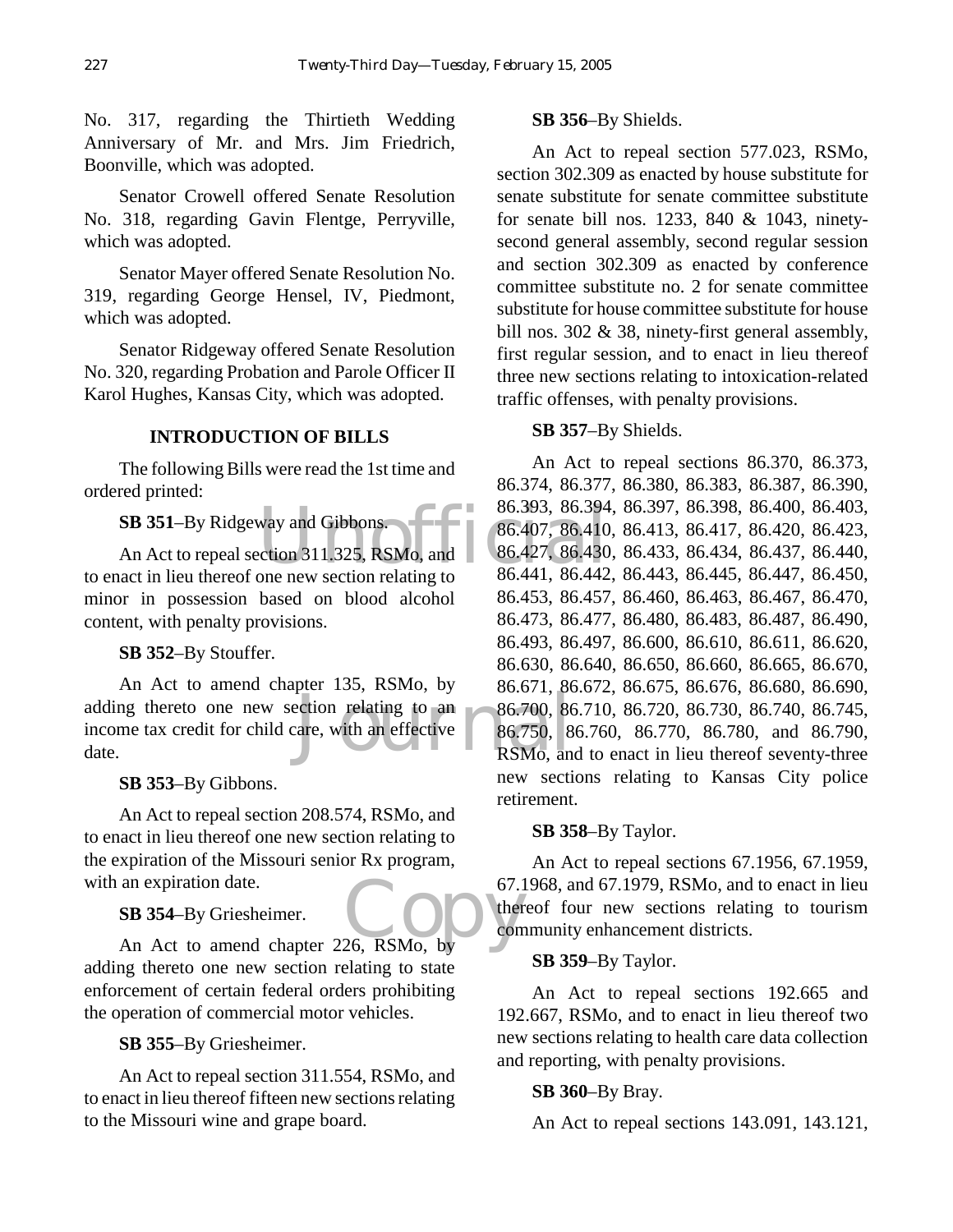143.225, 143.261, 143.431, 143.451, 143.461, 143.471, 144.010, 144.030, and 144.190, RSMo, and to enact in lieu thereof nine new sections relating to taxation, with an effective date.

#### **REPORTS OF STANDING COMMITTEES**

Senator Shields, Chairman of the Committee on Rules, Joint Rules, Resolutions and Ethics, submitted the following reports:

Mr. President: Your Committee on Rules, Joint Rules, Resolutions and Ethics, to which was referred **SCR 2**, begs leave to report that it has considered the same and recommends that the concurrent resolution do pass.

Also,

Pour Committee on Rules,<br>
s and Ethics, to which was<br>
leave to report that it has Mr. President: Your Committee on Rules, Joint Rules, Resolutions and Ethics, to which was referred **SCR 3**, begs leave to report that it has considered the same and recommends that the concurrent resolution do pass.

Also,

Committee on Rules,<br>
and Ethics, to which<br>
Sor Superson Supersympton Contractors Supersympton Contractors Supersympton Contractors Supersympton Contractors<br>
Supersympton Contractors Supersympton Contractors Supersympton C Mr. President: Your Committee on Rules, Joint Rules, Resolutions and Ethics, to which was referred **SS** for **SCS** for **SB 98**, begs leave to report that it has examined the same and finds that the bill has been truly perfected and that the printed copies furnished the Senators are correct.

#### **SECOND READING OF SENATE BILLS**

ATE BILLS<br>nt Resolutions<br>eferred to the The following Bills and Joint Resolutions were read the 2nd time and referred to the Committees indicated:

**SB 321**—Aging, Families, Mental and Public Health.

**SB 322**—Judiciary and Civil and Criminal Jurisprudence.

**SB 323**—Aging, Families, Mental and Public

Health.

**SB 324**—Financial and Governmental Organizations and Elections.

**SB 325**—Judiciary and Civil and Criminal Jurisprudence.

**SB 326**—Economic Development, Tourism and Local Government.

**SB 327**—Transportation.

**SB 329**—Financial and Governmental Organizations and Elections.

**SB 331**—Aging, Families, Mental and Public Health.

**SB 332**—Economic Development, Tourism and Local Government.

**SB 333**—Agriculture, Conservation, Parks and Natural Resources.

**SB 334**—Small Business, Insurance and Industrial Relations.

**SB 335**—Governmental Accountability and Fiscal Oversight.

**SB 336**—Education.

**SB 337**—Pensions, Veterans' Affairs and General Laws.

**SB 338**—Ways and Means.

**SB 339**—Ways and Means.

**SB 340**—Transportation.

**SB 341**—Aging, Families, Mental and Public Health.

**SB 342**—Judiciary and Civil and Criminal Jurisprudence.

**SB 343**—Ways and Means.

**SJR 14**—Agriculture, Conservation, Parks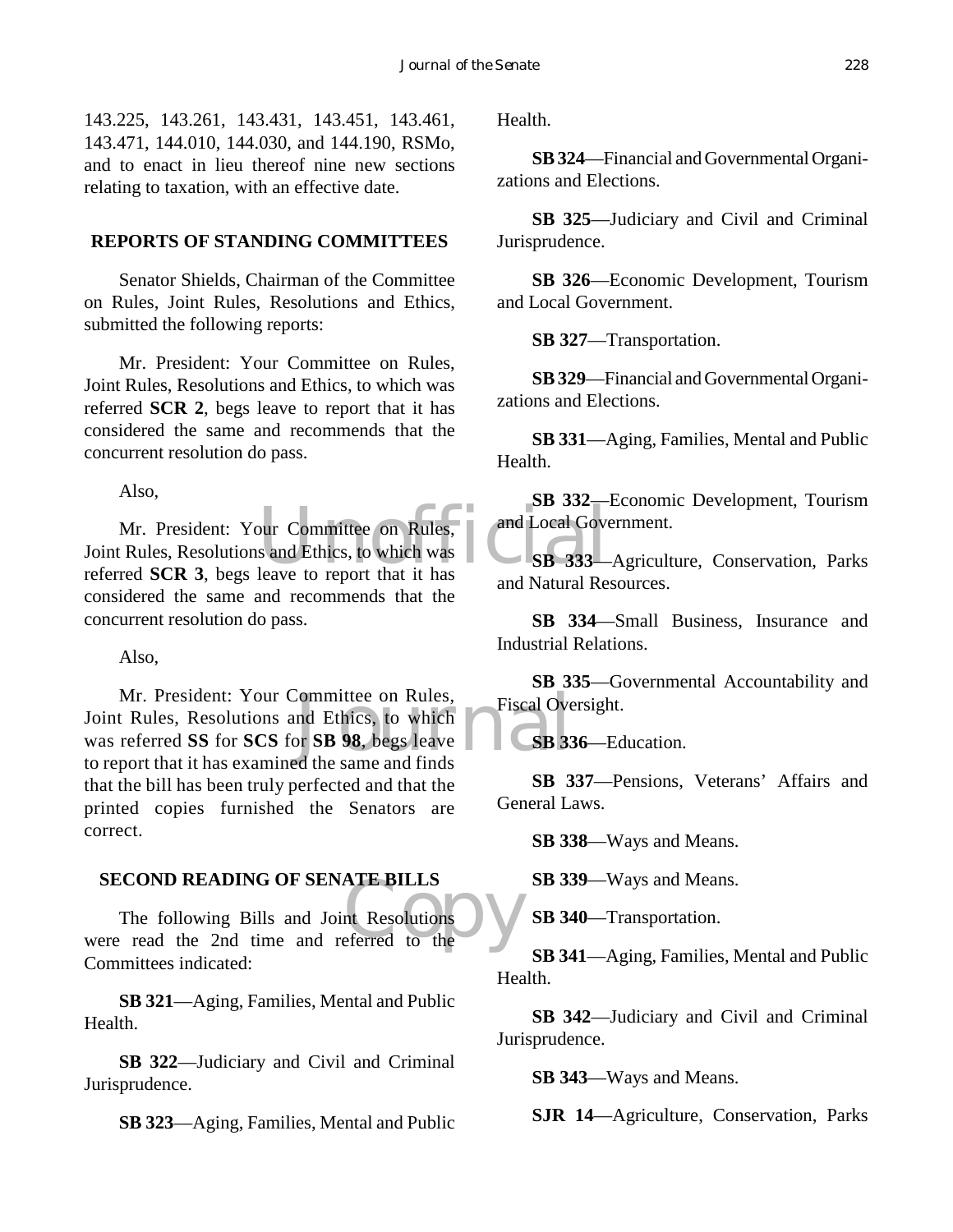and Natural Resources.

**SJR 15**—Education.

**SJR 16**—Judiciary and Civil and Criminal Jurisprudence.

**SJR 17**—Education.

#### **RE-REFERRALS**

President Pro Tem Gibbons re-referred the following Bills: **SB 313** to the Committee on Transportation; **SB 314** to the Committee on Transportation; and **SB 315** to the Committee on Aging, Families, Mental and Public Health.

#### **COMMUNICATIONS**

President Pro Tem Gibbons submitted the Anthony Johns<br>
Wing: Senator Pulses following:

February 14, 2005

Mrs. Terry Spieler Secretary of the Senate State Capitol Jefferson City, MO

Dear Terry:

the location of the Committee Effective Monday, February 14, 2005 the location of the Committee on Agriculture, Conservation, Parks and Natural Resources will permanently change to the Senate Lounge.

> Yours truly, /s/ Michael R. Gibbons MICHAEL R. GIBBONS President Pro Tem

#### **INTRODUCTIONS OF GUESTS**

Senator Klindt introduced to the Senate, fifty Registered Nursing students and instructors from North Central Missouri College, Trenton.

Senator Engler introduced to the Senate, Breana Uzzell, Cory Rice and Gary Bierman, Ste. Genevieve.

Senator Mayer introduced to the Senate, Karmen Foster and Shannon Rahm, Poplar Bluff.

Senator Kennedy introduced to the Senate, Jan Polizzi, St. Louis.

Senator Engler introduced to the Senate, Sue Davis, Ted Banta, Dan Pattengill, Rhonda Schwartz and Ruth Wisdom, Windsor.

Senator Gibbons introduced to the Senate, members of National Association of Women Business Owners.

Senator Gibbons introduced to the Senate, six hundred members of the Missouri Nurses Association.

Senator Stouffer introduced to the Senate, Anthony Johnston, Excelsior Springs.

Senator Purgason introduced to the Senate, Joe Barnard, West Plains; and Dr. Becky Crocker, Mychelle Gaynor, Jessica Enneking, Scott Dye and Jeremy Mahy.

Senator Shields introduced to the Senate, Earl Soetaert, St. Joseph; and David Mason, Smithville.

Senator Griesheimer introduced to the Senate, students from Immaculate Conception Catholic School, Union.

Senator Taylor introduced to the Senate, Tom Buxton and Hannah Jones, Springfield; Whitney Hussey, Carthage; and Neil Yust, Joplin.

UESTS COMPANY Senator Scott introduced to the Senate, Anna Schulte, Abbie Brown, Alice Lasco and Becky Payne McClanahan from Truman State University, School of Nursing, Kirksville.

> Senator Loudon introduced to the Senate, the Physician of the Day, Dr. Michael Burns, M.D., St. Louis.

> On motion of Senator Shields, the Senate adjourned under the rules.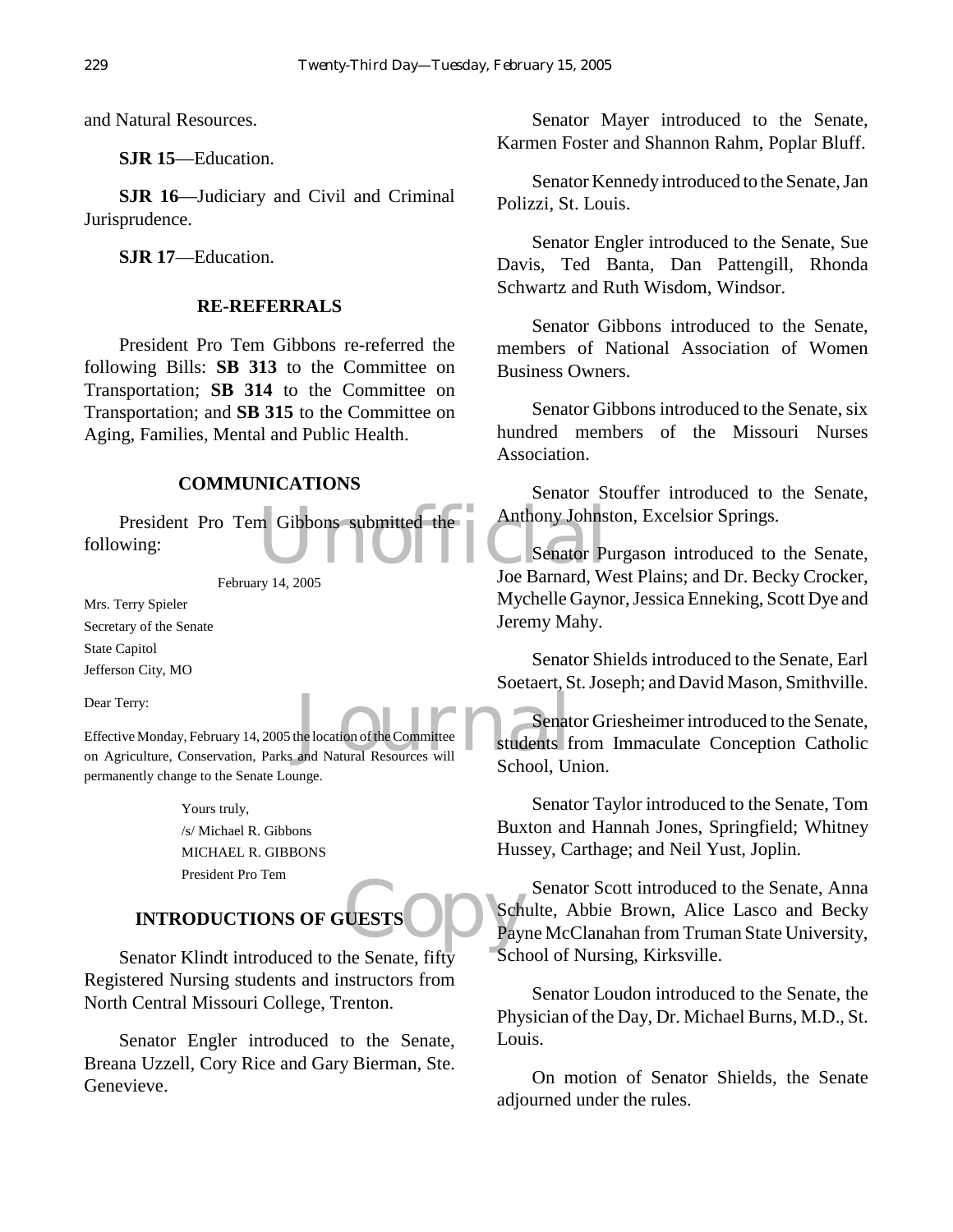#### SENATE CALENDAR  $\overline{\phantom{a}}$

#### TWENTY-FOURTH DAY–WEDNESDAY, FEBRUARY 16, 2005  $\overline{\phantom{a}}$

#### FORMAL CALENDAR

#### SECOND READING OF SENATE BILLS

SB 344-Wheeler SB 345-Vogel SB 346-Clemens SB 347-Clemens and Taylor SB 348-Clemens SB 349-Green, et al SB 350-Wilson SB 351-Ridgeway and Gibbons SB 352-Stouffer

Gibbons **Company 1990** SB 353-Gibbons SB 354-Griesheimer SB 355-Griesheimer SB 356-Shields SB 357-Shields SB 358-Taylor SB 359-Taylor SB 360-Bray

#### THIRD READING OF SENATE BILLS

<sup>3&</sup> OUITIES SCS for SBs 202, 33, 45, 183 & 217-Crowell SS for SCS for SB 98-Champion

#### SENATE BILLS FOR PERFECTION

SB 270-Scott, et al, with SCS SB 225-Cauthorn, with SCS

SB 210-Griesheimer, with SCS SJR 1-Klindt

# CONSENT CALENDAR

Senate Bills

Reported 2/14

SB 24-Griesheimer, with SCS SB 69-Shields and Wheeler, with SCS